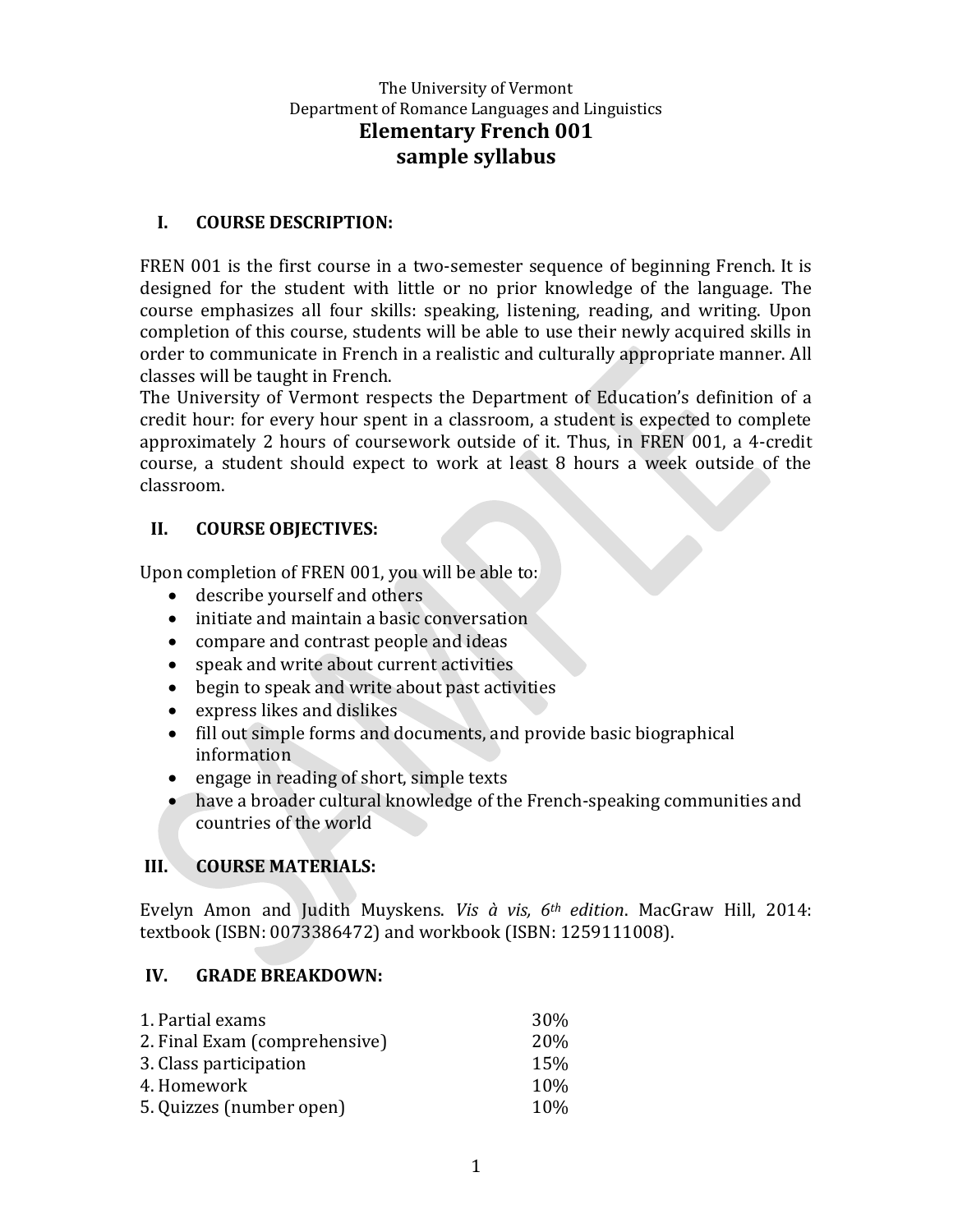6. Oral exam (open) 10% 7. Compositions, journals, special projects, etc.  $\sqrt{5\%}$ 100%

*This is just an example of a grade breakdown. Instructors may tailor the grade breakdown to their own courses and are not limited to these classifications or percentages.*

#### 1. Partial exams (30%)

The scheduled partial exams in this class will be given on the following dates: There will be no make-up exams in this class without an official excuse.

*Official excuses may consist of: religious holidays (during the first 2 weeks of classes, you should submit a letter to your instructor with the dates and reasons for your absences); UVM-sponsored events (during the first 2 weeks of classes, you should submit a letter to your instructor, on UVM letterhead and signed by your supervisor or coach, with the dates and reasons for your absences); Dean's excuse (contact your Dean's Office if you have a serious reason to miss classes or tests and they will email your instructor).*

2. Final Exam (20%)

The final exam for this class is comprehensive. No make-ups will be given without an official excuse.

3. Class participation, absences, and late arrivals (15%)

Participation: In the FREN 001 classroom, active and constructive class participation is a requirement. Speaking a foreign language with proficiency is an acquired skill that entails consistent practice and self-discipline. In this class, active participation includes volunteering answers, answering questions accurately, staying on task in pair and group work, and respecting the classroom environment rules.

Absences: More than four (4) unexcused absences (i.e., absences for which you do not have an official excuse) will lower your final grade. Unexcused absences may include light illness, faulty alarm clocks, and delayed flights.

Late arrivals: Three (3) late arrivals equal one absence in this course.

#### 4. Homework (10%)

You must respect your instructor's homework guidelines. Please use high-quality dictionaries, avoid automatic translators, and carefully review your work. Late homework will not be accepted.

5. Quizzes (10%)

The missed quiz policy for this section of FREN 001 is the following: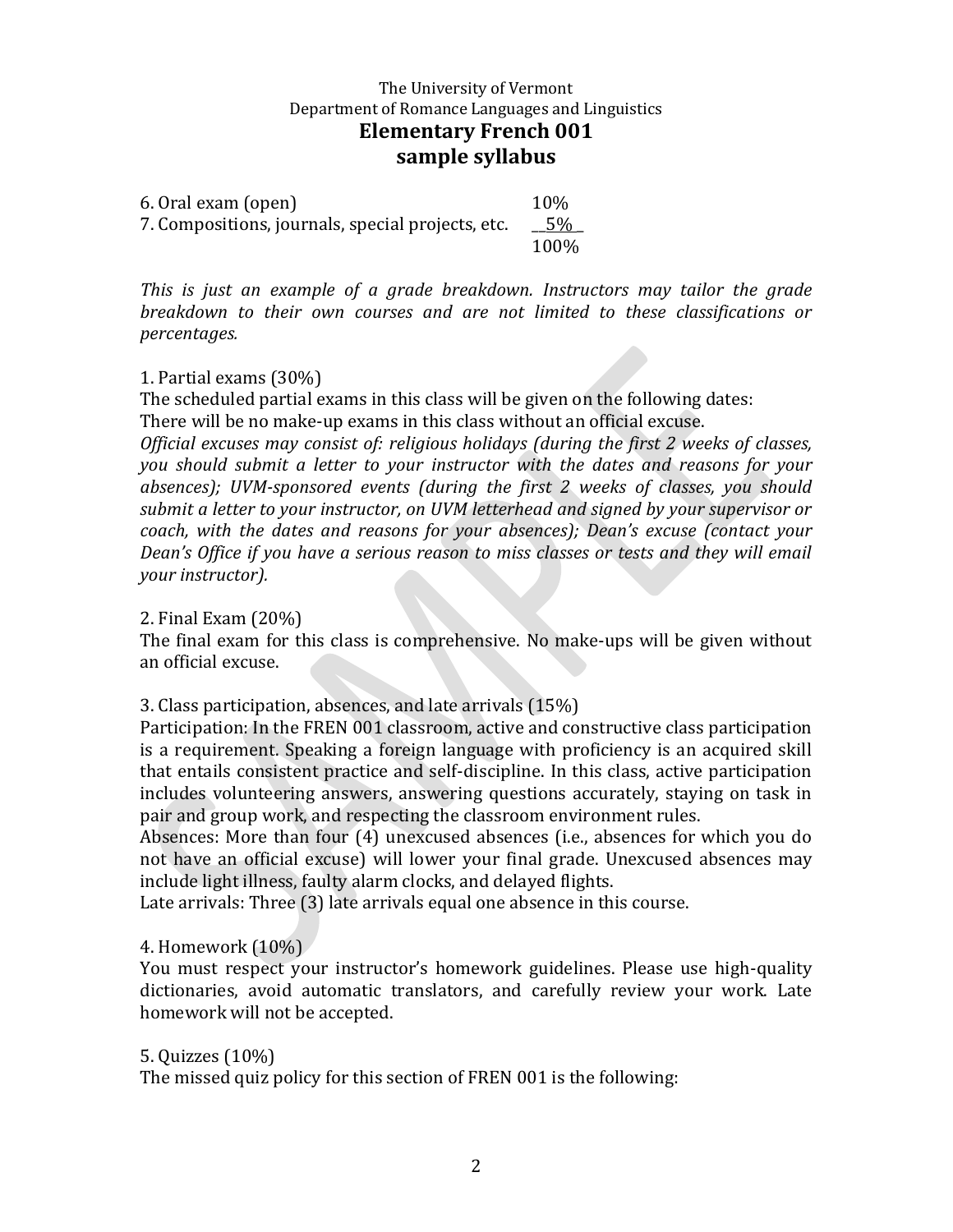6. Oral exam (10%)

Oral exams are designed to evaluate speaking and listening skills; please refer to the course schedule for the oral exam dates. No make-ups will be given without an official excuse.

7. Compositions, projects, journals, etc. (= other homework, 5%)

Grading scale used in all Romance Languages and Linguistics courses at UVM:

| $97\% - 100\%$ | $=$      | A+ |
|----------------|----------|----|
| $94\% - 96\%$  | $\equiv$ | A  |
| $90\% - 93\%$  | =        | А- |
| 87% – 89%      | Ξ        | B+ |
| $84\% - 86\%$  | $\equiv$ | B. |
| $80\% - 83\%$  | $\equiv$ | B- |
| $77\% - 79\%$  | =        | C+ |
| $74\% - 76\%$  | =        | C. |
| $70\% - 73\%$  | $=$      | ር- |
| 67% – 69%      | =        | D+ |
| $64\% - 66\%$  | $=$      | D  |
| $60\% - 63\%$  | =        | D- |
| $0\% - 59\%$   | $\equiv$ | F. |
|                |          |    |

# **V. VARIA**

1. Academic integrity: It is plagiarism to present another's ideas or words as your own. In a foreign language classroom, this includes computer-based translations. If you have questions when preparing a composition or other graded assignment, please ask your instructor. Do not have someone else correct your writing for you before turning it in for a grade. Plagiarism is a serious academic offense, and can result in a failing grade or worse.

[\(http://www.uvm.edu/sconduct/?Page=ah.html&SM=menu-programs.html\)](http://www.uvm.edu/sconduct/?Page=ah.html&SM=menu-programs.html)

2. Student learning accommodations: In keeping with University policy, any student with a documented disability interested in utilizing accommodations should contact ACCESS, the office of Students Accessibility Services on campus [\(www.uvm.edu/access\)](http://www.uvm.edu/access).

3. Religious Holidays: Students have the right to practice the religion of their choice. If you need to miss class to observe a religious holiday, please submit the dates of your absence to your instructor in writing by the end of the second full week of classes. You will be permitted to make up work within a mutually agreed-upon time.